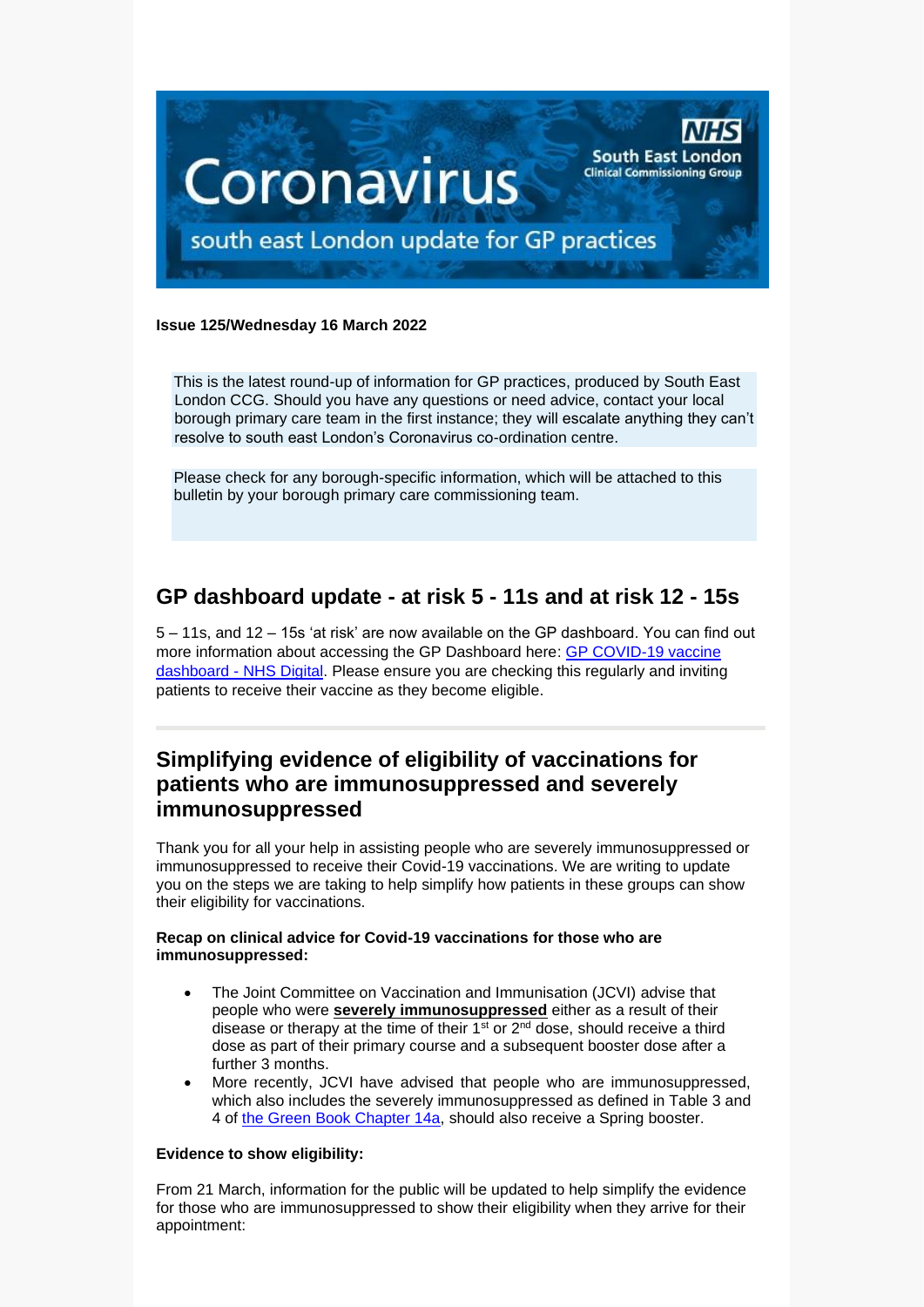- a specific communication from the GP or specialist stating their eligibility; or
- other forms of evidence to confirm their condition or medication including a hospital letter that describes the condition or the immunosuppressive medication that's been prescribed, a copy of a prescription, or a medication box with a patient's name and a date on it

#### **Supporting those without appropriate evidence:**

If the person attending their vaccination appointment is not able to provide suitable evidence to confirm their condition, a conversation with an appropriate clinician may be sufficient to confirm that the individual is eligible.

An appropriate clinician would include healthcare professionals who are familiar with medicines and treatments that cause immunosuppression and are able to understand a patient's medical history. If a clinical conversation is not possible, or it is not possible to confirm eligibility please advise the individual to contact their GP or specialist to confirm whether they are eligible for additional boosters [\(Template letter](https://future.nhs.uk/CovidVaccinations/view?objectId=126615813) – in the event unable to vaccinate). As far as possible the approach taken should be to vaccinate, as the risk of an additional but unnecessary dose is low risk compared to leaving an immunosuppressed person under-vaccinated.

#### **Recording patient assessment**

The process for recording any patient assessment should be determined locally but could be within the notes section of the vaccination record or in the GP clinical system if GP records are available.

Paper records would only be acceptable as a business continuity solution. If a decision **not to** provide a third primary dose or a booster dose, this should also be recorded in the Point of Care (PoC) System.

#### **IMMEDIATE ACTIONS FOR VACCINATION SITES**

#### **Sites should ensure that staff at the vaccination site are advised of these updates:**

- To ensure no-one is refused access to a vaccination that they are eligible for, please make sure all staff are informed about the updated guidance on how immunosuppressed patient's show their eligibility and timings as described above and in the updated [Clinical Assessment Framework.](https://future.nhs.uk/CovidVaccinations/view?objectId=32905808)
- Ensure that a site has a process in place to direct patients either directly to receive their vaccination or to a person who is able to have a clinical discussion if that is considered necessary. If a clinical discussion is required but there is not a suitable clinician available on site, please ask staff to arrange this to happen with the patient at the earliest opportunity.
- Ensure that your site has a process for recording any patient assessment; paper records are expected to only be used as a business continuity solution and information would need including into electronic records retrospectively.

#### If you have any

questions, please contac[t england.vaccinecentresgroupsupport@nhs.net](mailto:england.vaccinecentresgroupsupport@nhs.net) for Vaccination Centres Support o[r england.pccovidvaccine@nhs.net](mailto:england.pccovidvaccine@nhs.net) for Local Vaccination Centres (Primary Care Networks and Pharmacies).

## **COVID-19 testing and reporting**

Regular antigen testing of all practice staff is critical to protect staff and patients and slow the spread of Covid-19. Staff testing is vital - even after vaccination. ALL test results regardless of outcome must be reported. Find out more [here](https://selondonccg.nhs.uk/wp-content/uploads/2022/03/Key-messages-for-GP-weekly-bulletin-11-March-2022.pdf) in our weekly update and below:

**Staff testing**: Reminder that all staff vaccinated or unvaccinated, should still be undertaking twice weekly asymptomatic testing using lateral flow test kits obtained from the .gov website (See below) and reporting ALL results on the government website. This is still needed to protect staff, colleagues, family member and patients within their care. It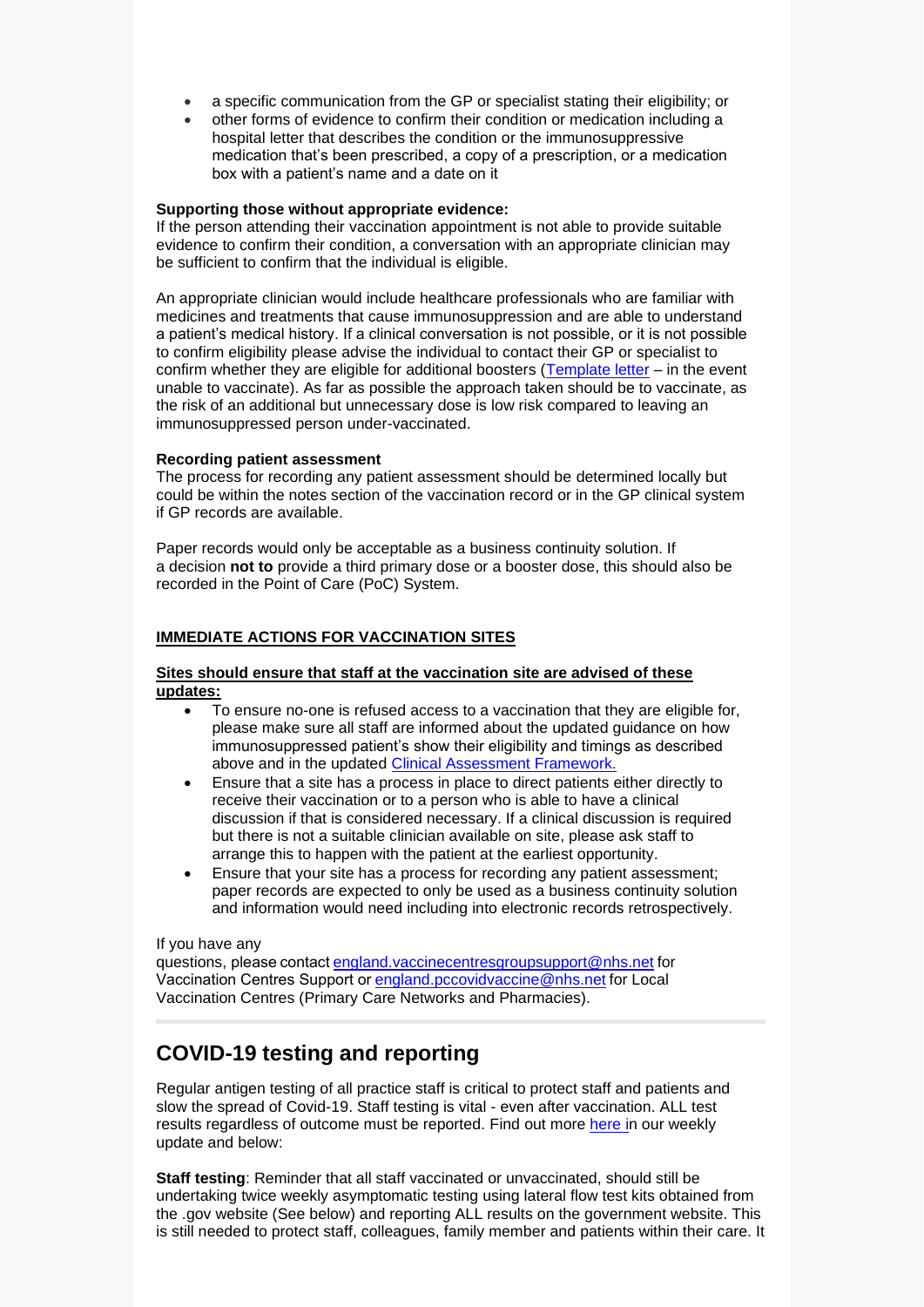is advised when reporting to set up an account, this makes it quicker to report subsequent test results as previous information is pre-populated. You can also can the QR code on the test cartridge in cases where the text is too small to read easily.

**Lateral flow test kits for vaccination sites:** Please note that staff and volunteers should be accessing test kits via the national government website and should be testing and reporting before attending site. Order: [https://www.gov.uk/order-coronavirus-rapid](https://www.gov.uk/order-coronavirus-rapid-lateral-flow-tests)[lateral-flow-tests](https://www.gov.uk/order-coronavirus-rapid-lateral-flow-tests) and Report: [Report a COVID-19 rapid lateral flow test result -](https://www.gov.uk/report-covid19-result) GOV.UK [\(www.gov.uk\).](https://www.gov.uk/report-covid19-result) However, sites are still encouraged to hold a small supply for emergency use in cases where staff or volunteers turn up without having tested. Please let the SEL CCG Testing Team [selccg.covidtesting@nhs.net](mailto:selccg.covidtesting@nhs.net) know if you need any small supplies for emergency use and we will support obtaining a small number of kits from our Local Authority Partners.

**PCR kits in surgeries:** Reminder that GP practices should have a small stock of PCR kits for use in emergencies for staff or patients who present with possible covid symptoms. Assistance in ordering these can be made via the Specialist Team via 119. Please follow the link for information. [https://www.gov.uk/government/publications/covid-](https://www.gov.uk/government/publications/covid-19-testing-in-general-practice)[19-testing-in-general-practice](https://www.gov.uk/government/publications/covid-19-testing-in-general-practice)

Changes to collection of lateral flow kits from local sites and pharmacies: Many collection sites are now requiring a 'collection code' before issuing up to 2 lateral flow test kits (7 tests in each box). The code can be obtained by following the information on the government website [https://test-for-coronavirus.service.gov.uk/collect-lateral-flow](https://test-for-coronavirus.service.gov.uk/collect-lateral-flow-kits)[kits](https://test-for-coronavirus.service.gov.uk/collect-lateral-flow-kits) to obtain a collect code via text and email. Alternatively, some collection points are displaying a QR code which can be scanned to access a form which once completed will generate a collect code.

Lateral flow Instructions in other languages: SEL have successfully managed to petition for the 3 main languages used by Afghanistan's to support the many other translations already available. These can now be found on the government website: <https://www.gov.uk/guidance/covid-19-self-test-help>

Any testing questions please contact [avril.satchwell@nhs.net](mailto:avril.satchwell@nhs.net) Head of SEL CCG Covid Testing or the wider SEL Testing Team at [selccg.covidtesting@nhs.net](mailto:selccg.covidtesting@nhs.net)

## **GP Updates**

#### **Flu stock orders for 2022/23 – supplier update**

Further to the flu reimbursement [letter](https://www.england.nhs.uk/publication/annual-seasonal-flu-vaccination-programme-and-reimbursement-guidance/) published two weeks ago we would like to remind you that Suppliers advise that orders may still be amended.

For Sanofi, the position is that they are still able to take QIVr orders. Any adjustments for existing orders or switching from QIVe will be honoured up to 6 weeks after the letter (i.e. before 12/4/22).

For Seqirus, the position is that they are able to take additional orders for both aQIV and QIVc. Changes to QIVc orders will be accepted until 14th of April 2022 and Seqirus will send a communication to customers next week to inform them about the QIVc order amendment process.

Although healthy 50-64 year olds will not be eligible for a flu vaccination in the 2022/23 flu season, information received by NHSE/I London from Suppliers of QIVc QIVr and QIVe indicate orders for next season are low and that a number of practices have not ordered any QIVc. It is imperative that those under 65 at risk, including pregnant women, receive a flu jab as part of their care plan; therefore, before amending your orders, please note QIVc and QIVr are the recommended flu vaccines and the uptake targets for these cohorts was 75% for the 2021/22 flu season.

You should ensure you have sufficient stock of appropriate vaccines for each cohort to vaccinate higher number of patients in the 2022/23 flu season. Should you have any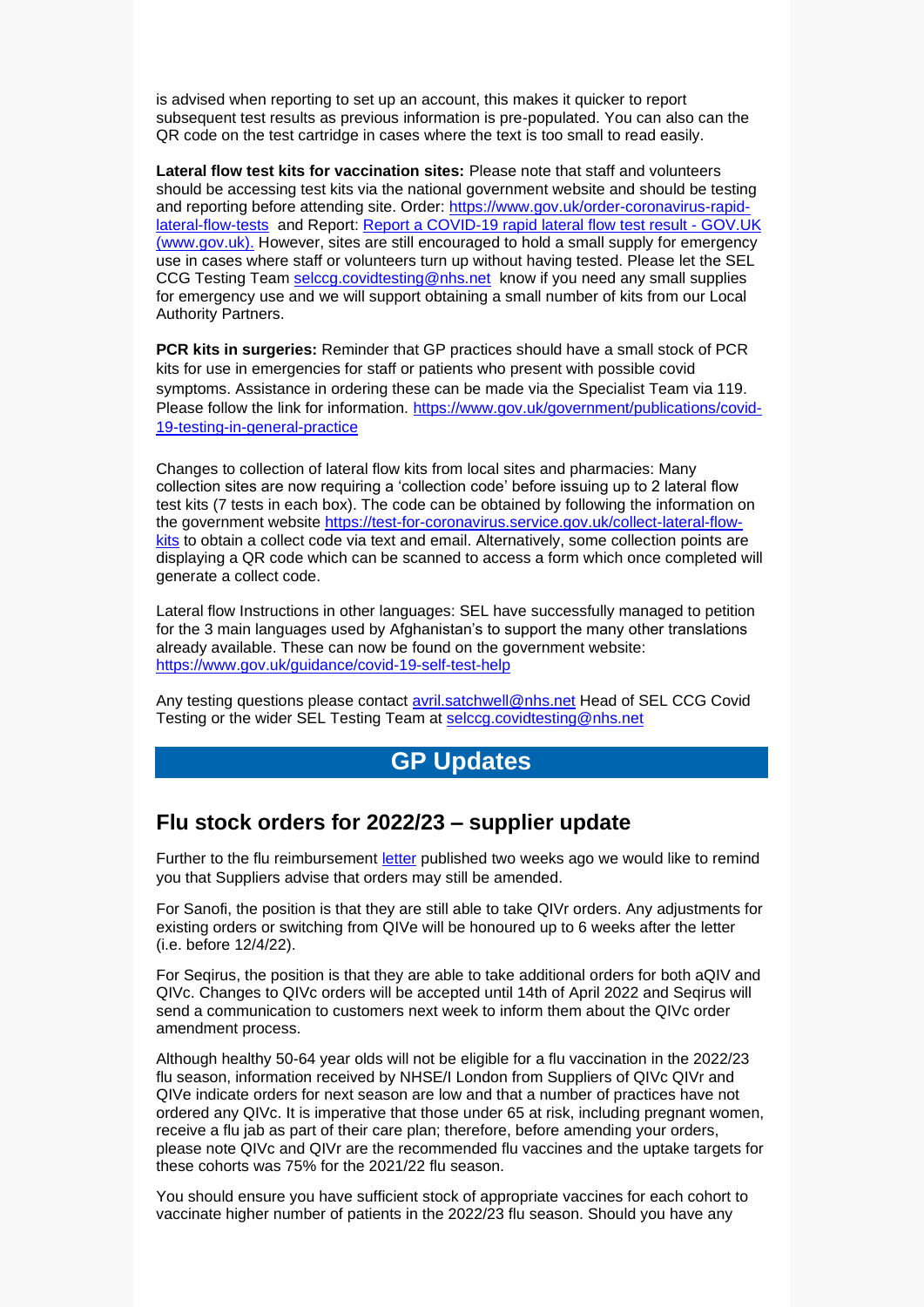queries, please contact your supplier customer services who will be happy to advise further.

# **GP registration of Crown Servants and their dependants returning from overseas postings – support for returners from Ukraine**

Please find attached quick-read guidance [here.](https://selondonccg.nhs.uk/wp-content/uploads/2022/03/Guidance-on-ensuring-the-successful-GP-registration-of-Crown-Servants-Moscow-and-surroundings-11.3.22.pdf)

### **Asylum seekers and refugees in SEL**

Please see attached [message](https://selondonccg.nhs.uk/wp-content/uploads/2022/03/Asylum-seekers-and-refugees-in-SEL.docx) from GP representatives for SEL CCG Asylum Seekers and Refugees Programme Board, in which they outline SEL CCG plans for this patient group.

## **Innovation Accelerator Fund launched**

The **Innovation Accelerator Fund (IAF),** a new initiative to support innovation in pathology, scientific research and development, is making up to half a million pounds available to anyone working within the South East London pathology partnership.

The IAF is available through SYNLAB UK & Ireland and Viapath and replaces Viapath's Innovation Fund. Viapath employees and South East London pathology partnership colleagues, including GP practices, have the opportunity to apply for up to £500,000, depending on the scope and scale of the proposed project. Read more [here.](https://selondonccg.nhs.uk/wp-content/uploads/2022/03/Innovation-fund.pdf)

The latest e-brief is [here.](https://selondonccg.nhs.uk/wp-content/uploads/2022/03/Ebrief-16-March-22.docx)

## **National Cyber Security Centre (NCSC) resilience request**

UK organisations are being urged to bolster their [cyber security resilience](https://www.ncsc.gov.uk/news/uk-organisations-encouraged-to-take-action-around-ukraine-situation) in response to the malicious cyber incidents in and around Ukraine.

[The NCSC has issued guidance for organisations to take during periods when the cyber](https://www.ncsc.gov.uk/guidance/actions-to-take-when-the-cyber-threat-is-heightened)  [threat is heightened.](https://www.ncsc.gov.uk/guidance/actions-to-take-when-the-cyber-threat-is-heightened)

In the light of heightened tensions and the NCSC guidance, all primary care contractors must maintain a business continuity plan which should include loss of access to relevant IT services, including telephony, to maintain the delivery of essential services. We ask all contractors to review and update these, if they have not done so in the last 12 months, to reflect the increased reliance on digital technology

For GP contractors these arrangements should follow the significant guidance on cyber security measures and Business Continuity included in the GP IT Operating Model. GPs need to work with CCGs and their GP IT delivery partner(s) to actively manage the removal, replacement or mitigation of any unsupported systems in the managed estate.

## **Oxcare – Oxleas' new online patient record system**

Oxcare officially launched on 31 January. Watch the live-streamed launch event [here.](https://vimeo.com/658581315)

Oxleas' services are now utilising Oxcare to streamline contact with their patients and service users and promote wellbeing and self-management. Rollout will continue across the Trust throughout 2022.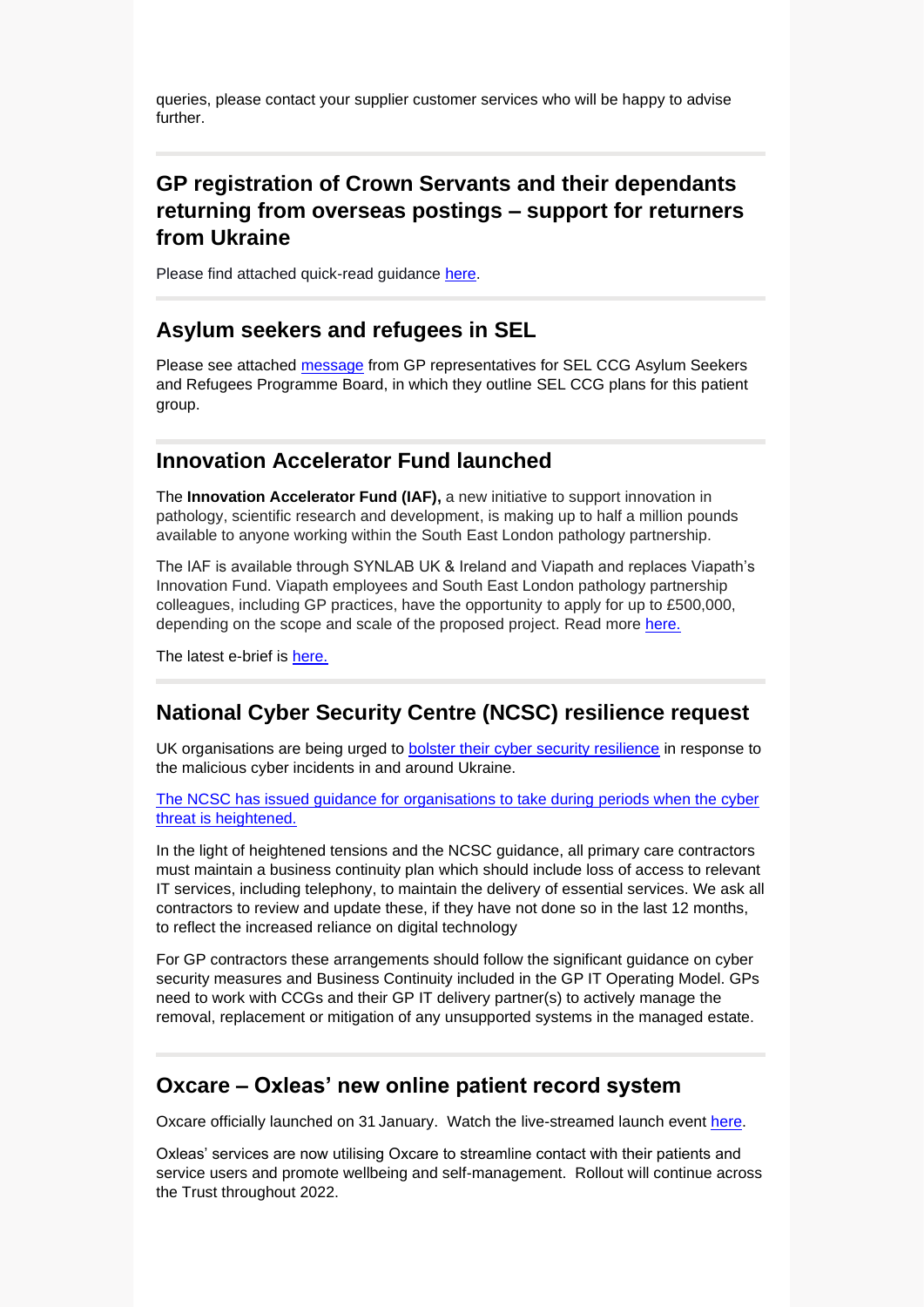Oxcare users have the opportunity to invite anybody to be part of their community and you may find they are interested in including primary care professionals. If you would like further information about the functionality and benefits offered by Oxcare, please contact the project team at [oxl-tr.oxcare@nhs.net](mailto:oxl-tr.oxcare@nhs.net)

## **New SEL guidance for management of gout in primary care**

The guidance can be accessed [here.](https://selondonccg.nhs.uk/wp-content/uploads/dlm_uploads/2022/01/Gout-%E2%80%93-primary-care-management-guideline-FINAL-Jan-22.pdf?UNLID=5953741972022128225319)

## **1 million south east Londoners boost their immunity against COVID-19**

Last week, in south east London we hit the milestone of delivering a COVID-19 booster jab to our millionth resident. All of this has all been made possible by working in partnership with other organisations locally, including local authorities, and with the ongoing efforts of our staff and volunteers. Thank you for all you have done, and continue to do, to make this vital work possible. As part of the celebration, we are thanking staff, volunteers, partners and community groups who have been crucial in its success; and we will encourage those who have not yet received their first vaccine to come forward and get it.

We'd love for you to help us celebrate this booster milestone in south east London. To help you do this, please [download the toolkit.](https://selondonccg.nhs.uk/wp-content/uploads/2022/03/1-Million-Boosters-toolkit-SEL-FINAL-20220311.pdf) You can also [retweet us](https://twitter.com/NHSSELondonCCG/status/1502237926809210883?s=20&t=rcYoWod3cKO61FZ36I6mGw) and link to our news article at: [https://selondonccg.nhs.uk/1millionboosters.](https://selondonccg.nhs.uk/1millionboosters)

## **From the Quality Team - Quality Alerts**

Thank you to all those who have submitted QAs, this really does help inform our service to make positive system developments which in turn improves care and health outcomes for local people. Please be reminded that when completing QAs to include information on whether actual patient harm occurred, this will help us manage the alert and the grading process more effectively. As SEL CCG is not authorised to hold patient identifiable information, please ensure that patients' personal details are not included or are anonymised. See number of QAs raised since the launch of Datix [here.](https://selondonccg.nhs.uk/wp-content/uploads/2022/03/Quality-Alerts-002.docx)

## **Reminder - Advice and Guidance survey**

Advice and Guidance (A&G) allows a General Practitioner to seek advice and/or guidance from a specialist. In south east London, A&G is currently available via Consultant Connect and the NHS e-Referral Service (e-RS). As part of the evaluation of these services, feedback is being sought from GPs via this [short survey.](https://forms.office.com/pages/responsepage.aspx?id=oZ5z9bnEj0uUivN-RCh6VJxRgeL8N_5EjNa8m8kkPSZURVcwM0JGOEpYWFBXQVNCRkc4NkpTRjdEUy4u&web=1&wdLOR=c129365B0-A496-4D0E-8FDC-1A4B42926E29) Your responses are anonymous unless you choose to provide your contact details.

If you have any queries, please contact [Roger.Hendicott@selondonccg.nhs.uk](mailto:Roger.Hendicott@selondonccg.nhs.uk)

Please complete the survey by 25 March 2022.

## **Cancer updates**

**New Position Statement on PSA testing in SE London**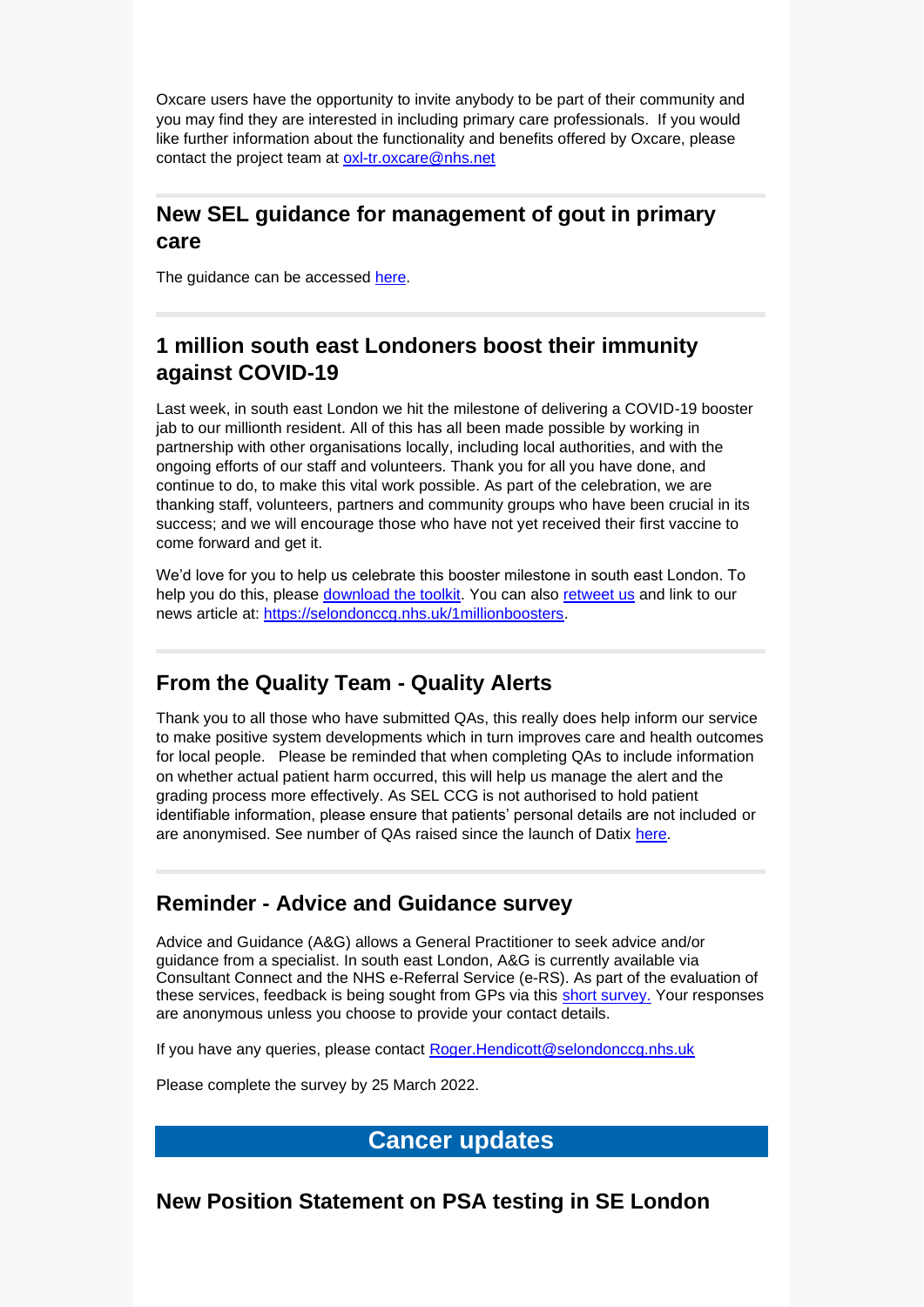Please see the [attached position statement](https://selondonccg.nhs.uk/wp-content/uploads/2022/03/SELCA-Urology-Tumour-Group-Primary-Care-PSA-Testing-Age-45-Upwards.pdf) dated 09 March 2022 from SE London Cancer Alliance (SELCA)

## **South East London Cancer Alliance**

Please find below a link to the latest version of the update, which also includes FAQs for primary care on cancer services in south east London to support GPs and patients during the pandemic. [Cancer updates for GPs 16](https://selondonccg.nhs.uk/wp-content/uploads/2022/03/SEL-Cancer-Updates-FAQs-for-Primary-Care-16-Mar-2022-Copy.pdf) March 2022.

#### **Information from Acute Providers**

### **Kings College Hospital - Dedicated Emergency Department Friends and Family line**

KCH have set up a new dedicated friends and family line for the Emergency Department at the Denmark Hill site – telephone number 020 3299 7919.

## **From KCH – Long COVID referrals**

The details required for a CXR prior to referral to long COVID clinic, or for a query of long COVID must contain at least the following:

- Respiratory related symptoms detailed (non-respiratory symptoms do not justify a CXR)
- How long after the patient had COVID that they have been experiencing these symptoms (less than 4 weeks is not long COVID and will be rejected)
	- If the referral is for respiratory long COVID

#### **Seminars, events, webinars and e-learning**

## **Invitation to help Guy's and St Thomas' and Kings College Hospital improve Long Covid services**

Workshop looking at people accessing/ not accessing Long Covid services. Please see attached [agenda](https://selondonccg.nhs.uk/wp-content/uploads/2022/03/Long-Covid-Programme-f2f-Mixed-Borough-agenda.docx) and more information, including how to book a place, [here.](https://selondonccg.nhs.uk/wp-content/uploads/2022/03/Plain-English-invitation_Long-Covid-MIXED-BOROUGH.docx)

Tuesday 19 April – 11.30 to 15.00

Venue - 56 Tabard St, London SW1 4LG

## **Londonwide Enterprise Limited webinar - What the NHS Pension scheme changes mean to you**

This short webinar will explain how the 2015 NHS pension scheme works, how the new 2015 pension scheme could affect you and what considerations you now need to make for retirement. Includes Q&A.

Tuesday 29 March 2022 – 12.30 to 13.30.

Free to practices from Londonwide area. Please email [lead@lmc.org.uk](mailto:lead@lmc.org.uk) to book a place.

#### **SELDOC free workshop for clinicians**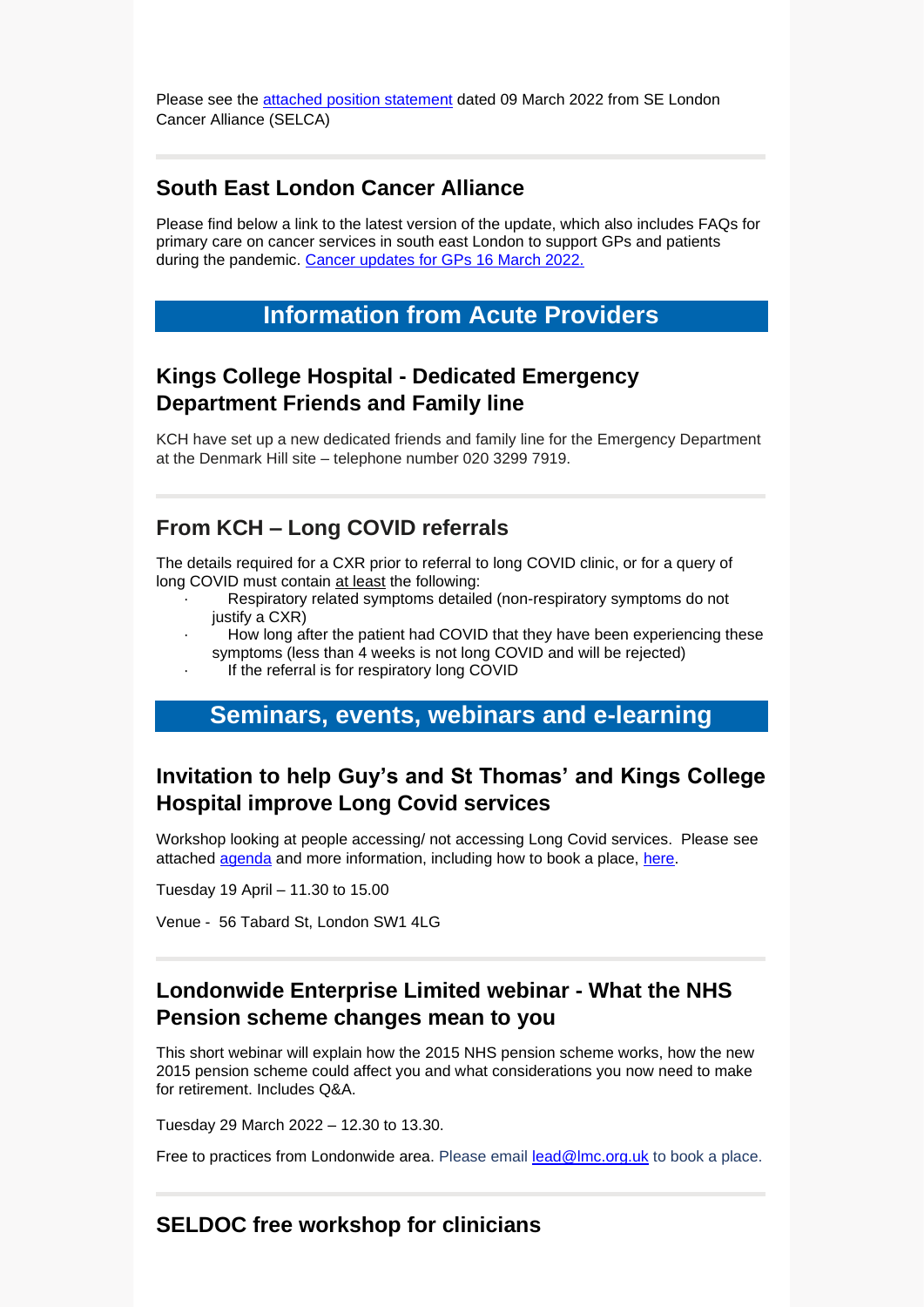Tuesday 22 March - 19.00 to 21.00 – Human Factors in Error

Held via Zoom. More information and joining details [here.](https://selondonccg.nhs.uk/wp-content/uploads/2022/03/CLINI-SERIES-FIVE-Human-Error-new-date-march_.pdf)

#### **Resources**

### **Public facing guidance for spring booster**

People aged 75 years and older, residents in care homes for older people, and those aged 12 years and over with a weakened immune system will be offered a spring booster of coronavirus (COVID-19) vaccine. Public facing guidance published 16 March and a leaflet to download is available [here.](https://www.gov.uk/government/publications/covid-19-vaccination-spring-booster-resources/a-guide-to-the-spring-booster-for-those-aged-75-years-and-older-residents-in-care-homes)

## **Additional new coronavirus resources available for download including:**

**For parents -** [Covid-19 Guide for Parents of 5-11 year olds](https://selondonccg.nhs.uk/wp-content/uploads/2022/03/UKHSA_12308_COVID-19_Guide_for_parents_of_5-11years_A5_8pp_leaflet-GW20211039-09_WEB.pdf)

[Long Term Strategy](https://coronavirusresources.phe.gov.uk/covid19-response/resources/long-term-strategy-assets/) resources for use on social media

[Community Testing](http://links.e.phepartnerships.co.uk/els/v2/8wazH~K9epT0/Z1V3RjZXeE9QVDk2MEJXdU9Lb2J0WGVTM2hydDlZQVdkTHlXMWNwbUhiVjdla2ttektXVnNkbDFEc1dBMFhrUnQ4THlaSzdtb2VoN3FBR2xVSFR3ajllMmwvTWwreWNtWDJYU2dPOTJCTW89S0/) resources including social animations, key behaviour flyers and social media assets

[Long Term Strategy BSL Video](https://coronavirusresources.phe.gov.uk/covid19-response/resources/long-term-strategy-bsl-video/) (Living with Covid)

[Pharmacy Out of Stock and Free Tests Ending](https://coronavirusresources.phe.gov.uk/Pharmacy-Collect/resources/out-stock-and-free-tests-ending-assets/) social media resources

## **5-11 vaccination communications toolkit**

This is now available [here](https://future.nhs.uk/CommsLink/view?objectid=127943173) and includes a useful public facing script, links to other relevant NHS resources, and social media content.

# **New COVID-19 vaccine 'confident conversations' resources for workforce**

UKHSA have produced a range of new resources to help the health and care workforce have confident conversations with staff about the COVID-19 vaccine. These new resources have been produced to support conversations with those who are deaf and hard of hearing, those with learning disabilities and physical disabilities, as well as those from 'white other' populations. These new guides and other new assets can be found here on the [workforce vaccinations page](https://future.nhs.uk/LDN_C19_VE/view?objectId=32777328) on FutureNHS.

# **Recruitment**

# **New post reminder: Clinical Effectiveness Southeast London (CESEL) Facilitators**

Vacancy link:<https://www.jobs.nhs.uk/xi/vacancy/917092047> (note this is a corrected link from the original that was published).